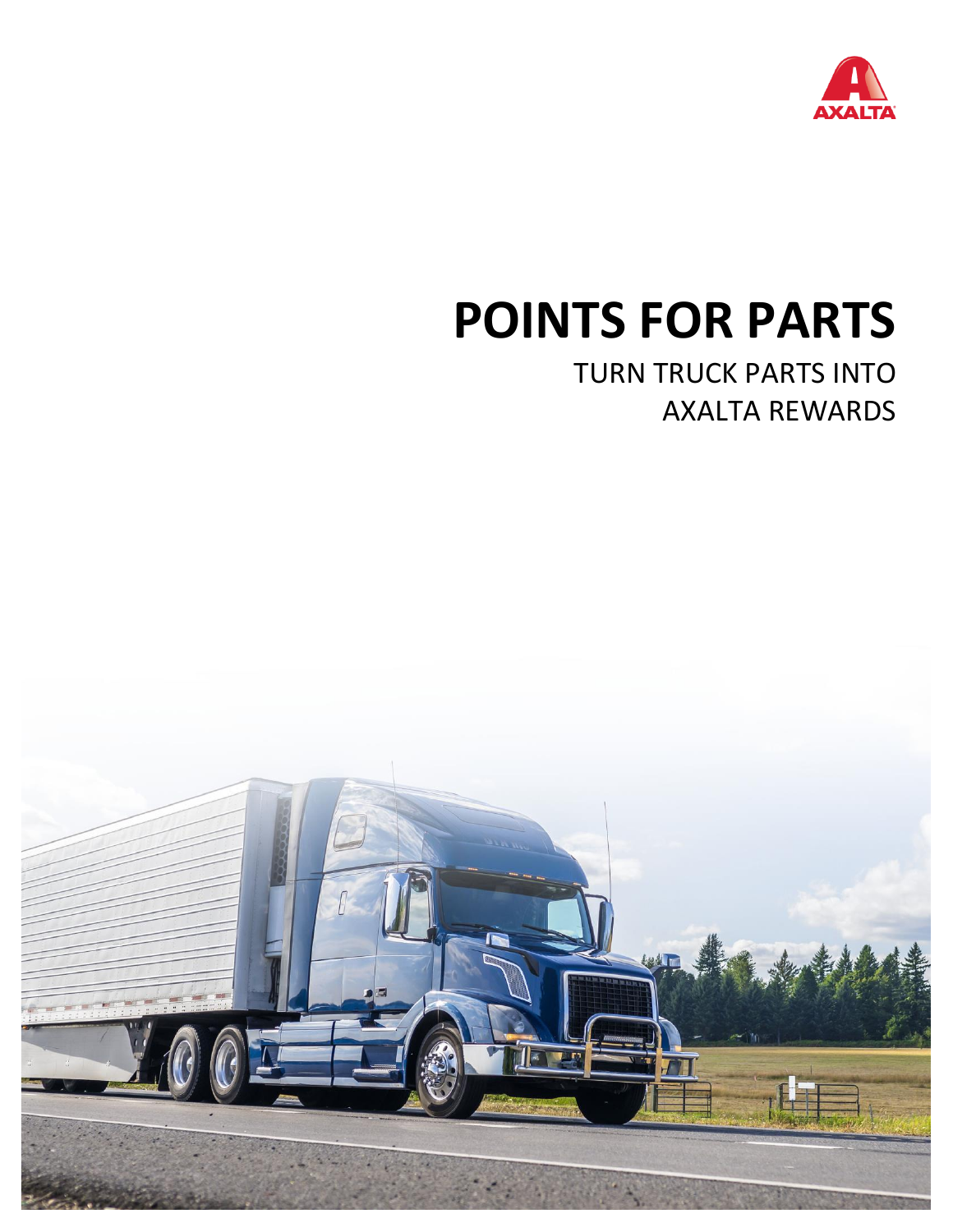#### PROGRAM OVERVIEW

The Points for Parts program rewards customers and distributors who ship qualifying truck parts to the Axalta Coating Systems color laboratory. Truck parts help Axalta continuously improve color position and provide a more accurate color match for the refinisher.

Each truck part that meets all program requirements is eligible for Axalta Color Points, which can be used to purchase Axalta merchandise in the Axalta Points for Parts Rewards Store and qualify to receive Visa® gift cards. https://axaltapoints.geigershops.com/

#### TRUCK PART REQUIREMENTS

- Eligible truck parts are from Class 8 Heavy Duty truck models
- Truck parts must be received in safe condition
	- o Truck parts received in unsafe condition (i.e. truck parts protruding out of package) will be rejected and not shipped back to customer
	- o For safety reasons, truck part shipments may only weigh a maximum of 30lbs; any shipments weighing over 30 lbs. will be rejected and not shipped back to customer
	- o Preferred truck part size is 6"x 6"
		- Truck parts smaller than 3"x 5" or larger than 12"x 12" will be rejected
		- No whole truck parts
- No bumper parts unless they represent a separate bumper color
- Points for Parts Program account number/VIN/make/model/paint code must appear on the back of each submitted part; the label is available to print from ColorNet
- If truck part does not meet all requirements or is missing any required information, it will be rejected
- Partial point credit for lost packages will be issued ONLY if a tracking number is provided

#### SHIP TO ADDRESS

Ship truck parts to the following address:

Axalta Coating Systems Color Lab Attn: Anthony Crescienzi 7961 Winchester Rd Front Royal, VA 22630